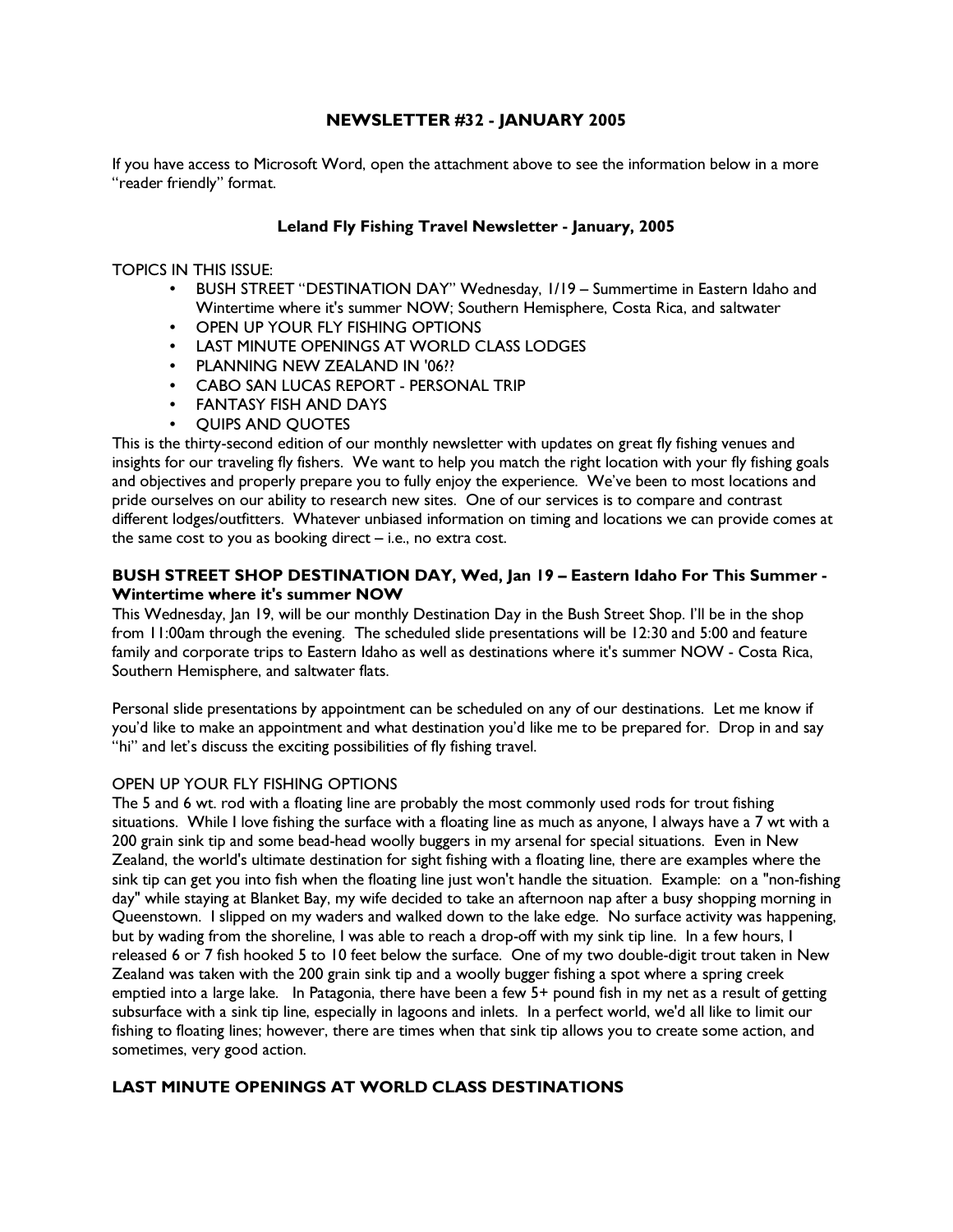Each season, there are some last minute cancellations at lodges/destinations that normally would be completely full for that particular time. Here are a few opportunities and some of these are discounted because of the short notice.

RIO GRANDE, TIERRA DEL FUEGO: Giant sea run brown trout at one of the premier lodges on the Rio Grande, Toon Ken, for the week of Feb 12 - 19, 2005 - space for 3 rods.

BABINE STEELHEAD LODGE: Our week is sold out for next Oct, but space just opened up for the week after ours, Oct. 15 - 21. The rest of the season is full.

DEAN RIVER STEELHEAD: Aug 5 - 12 has some space on the lower Dean, the hottest steelhead in the world.

PATAGONIA: Two lodges in our favorite area of Patagonia in the Chilean Andes have some space during the weeks of Feb 26 - March 5, March 12 - 19, and March 19 - 26.

BELIZE MOTHERSHIPS: Weeks with space are 3/17 - 24 (2 only); 3/28 - 4/4 (2 only); 6/29 - 7/6 (4 only); Aug 19 - 26 (6).

NEW ZEALAND: Poronui Ranch had 2 rooms and 2 guides open up for Feb 25 - March 9. Feb is full for this year with virtually all the best guides and lodges, but March has some possibilities for someone planning a last minute experience.

CHRISTMAS ISLAND: two spots are still open for our shop hosted trip March 28 - April 4.

ALASKA: Trophy rainbow/silver salmon trip Sept 3 - 10 hosted by Matt in the shop. First class Alaska experience at Bristol Bay Lodge

#### PLANNING FOR NEW ZEALAND IN '06??

If you are, now is the time to start the process if you want to go "prime time." The world has discovered New Zealand (The Lord of the Rings trilogy didn't help any) and the best lodges and guides book up as much as a year early. Many anglers book their next years dates when they leave from this years vacation. I'm already working on several itineraries for '06. The only way to have the best options available for your planning is to start very early.

### CABO SAN LUCAS TRIP REPORT

My first trip to Cabo San Lucas took place in early January. Due to a last minute flu, our trip was delayed and I only had one guided day of fishing, but it worked out well as we did "hit it right."

Sierra Mackeral were present in good numbers at our first stop and were willing takers and scrappy critters. My partner and I released 12-15 in a few hours, mostly  $4 - 6$  pound fish. Our guide was casting an attractor plug to raise fish in shallow water within a few hundred yards of the beach. Had one sierra that we had hooked-up and it was grabbed by a large 50-60# rooster fish that ran about 200 yards before letting go. We did attract one dorado that stayed in our area and followed the cast teaser four different times. After blowing the first three casts at it, I finally got the popper in front of her and she grabbed. The 15# fish put up a great tussle with constant jumps before settling into a deep water tug-o-war. I've had 30-40# tarpon who weren't as tough as this fish to get to the boat. She did have the advantage of access to deeper water, as opposed to a shallow flats hooked tarpon.

This was my personal fantasy fish for the month - a beautiful fish taken on the surface with a sight- casting opportunity. We also raised several rooster fish, but couldn't get things to line up right.

We fished with Grant Hartman who does a great job of catering to fly fishers - no trolling flies here; his approach is one of getting fish into a fly casters range. Grant has 3 double hulled 26 ft skiffs with dual 115hp outboards, great equipment for this sort of fishing. Overall, a good sight fishing/hunting experience, especially the dorado and roosters. They slash and dart so quickly that it is great excitement trying to get the fly in front of them in an enticing manner.

Cabo offers good inshore fly fishing year round. May, June and July offer a special opportunity – sight fishing from the beach for roosters that reach  $40 - 60$  pounds, but are more common in the  $15 - 25$ # range. This is stalking from the beach and sight casting. Sounds like a great "hunt" option for casters with the skills to make a fast 50-60 foot presentation into the wind. Naturally, he's almost fully booked for these months for